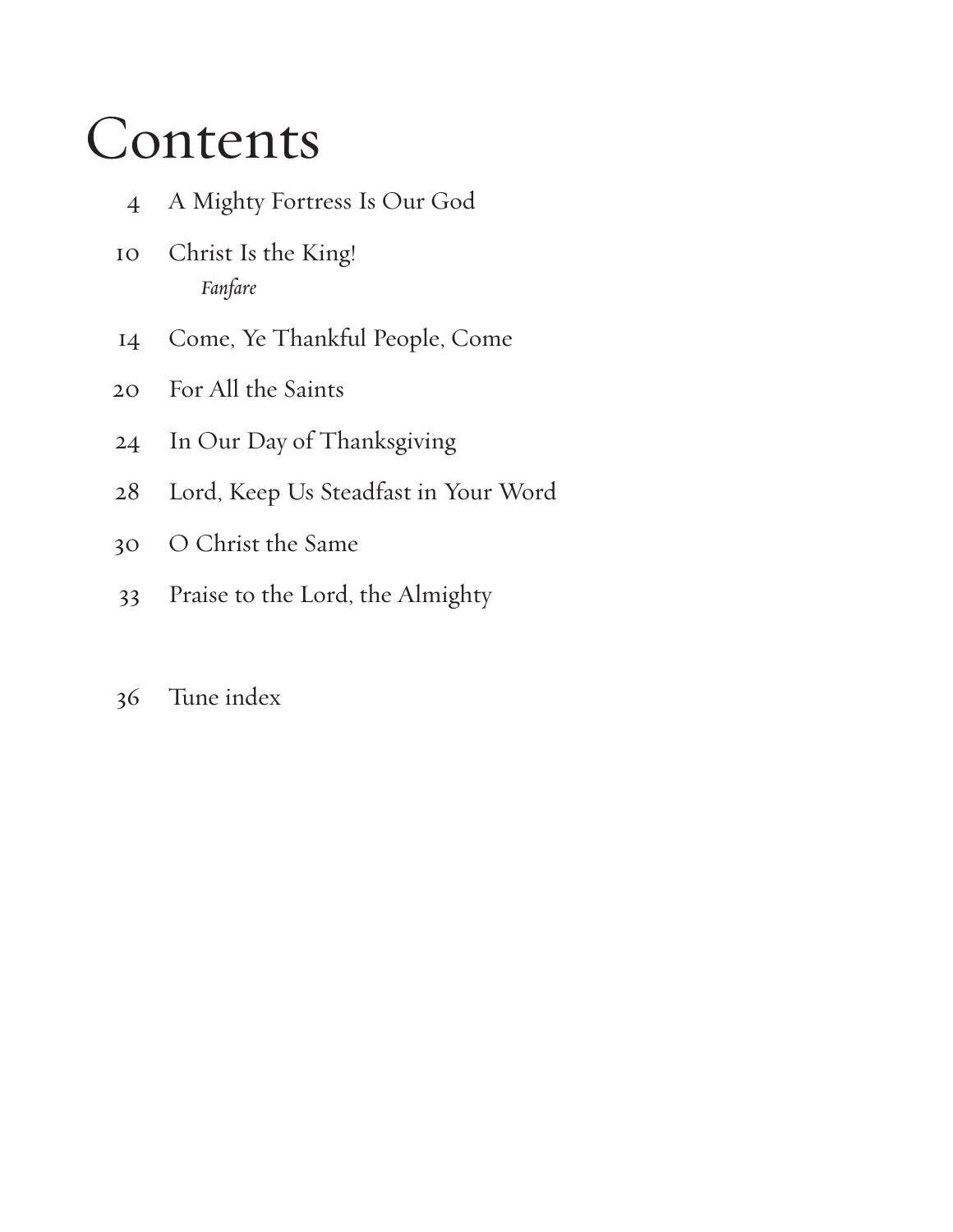A Mighty Fortress Is Our God

Ein feste Burg setting, Anne Krentz Organ









Tune: Martin Luther, 1483–1546 Setting © 2009 Augsburg Fortress. All rights reserved.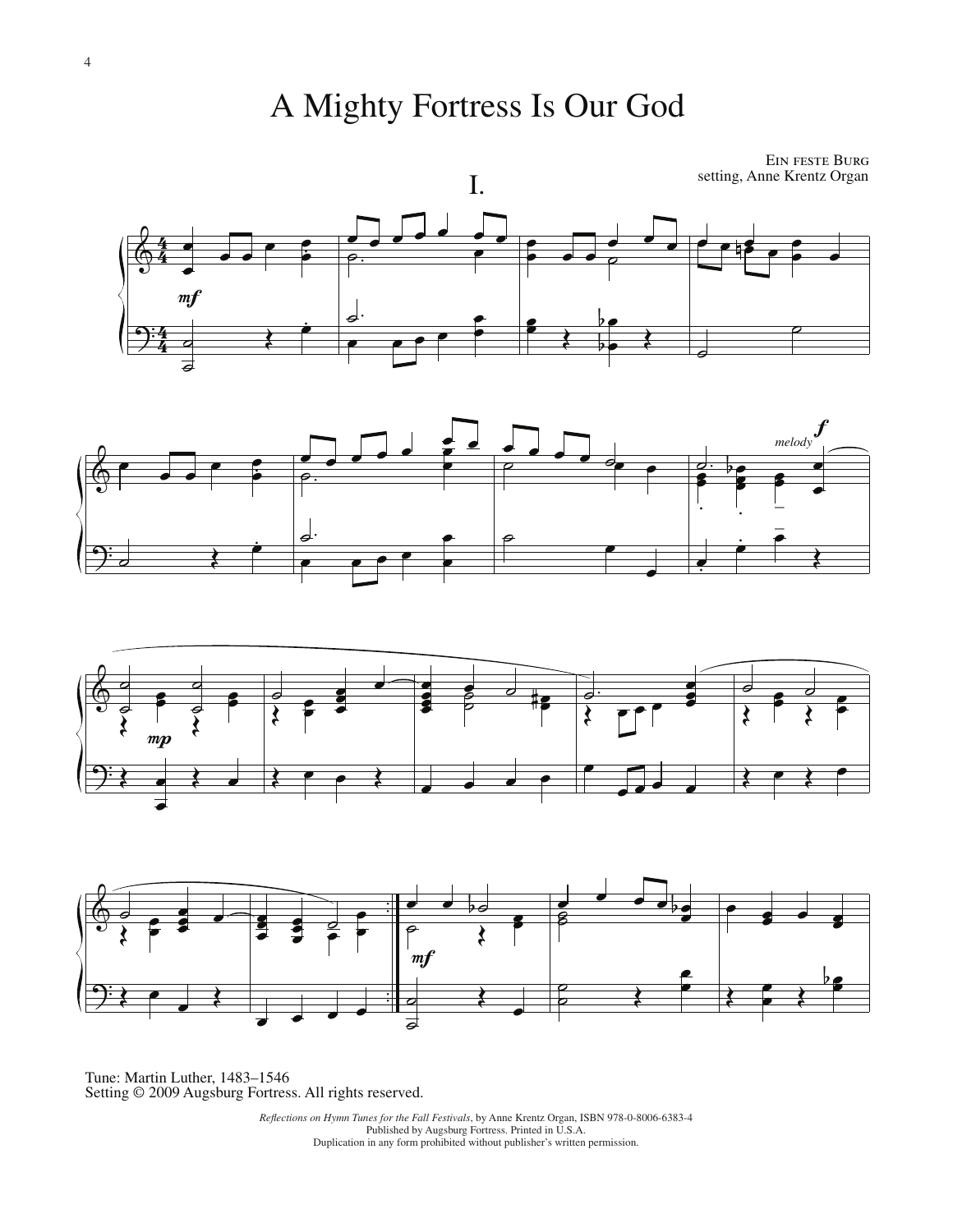







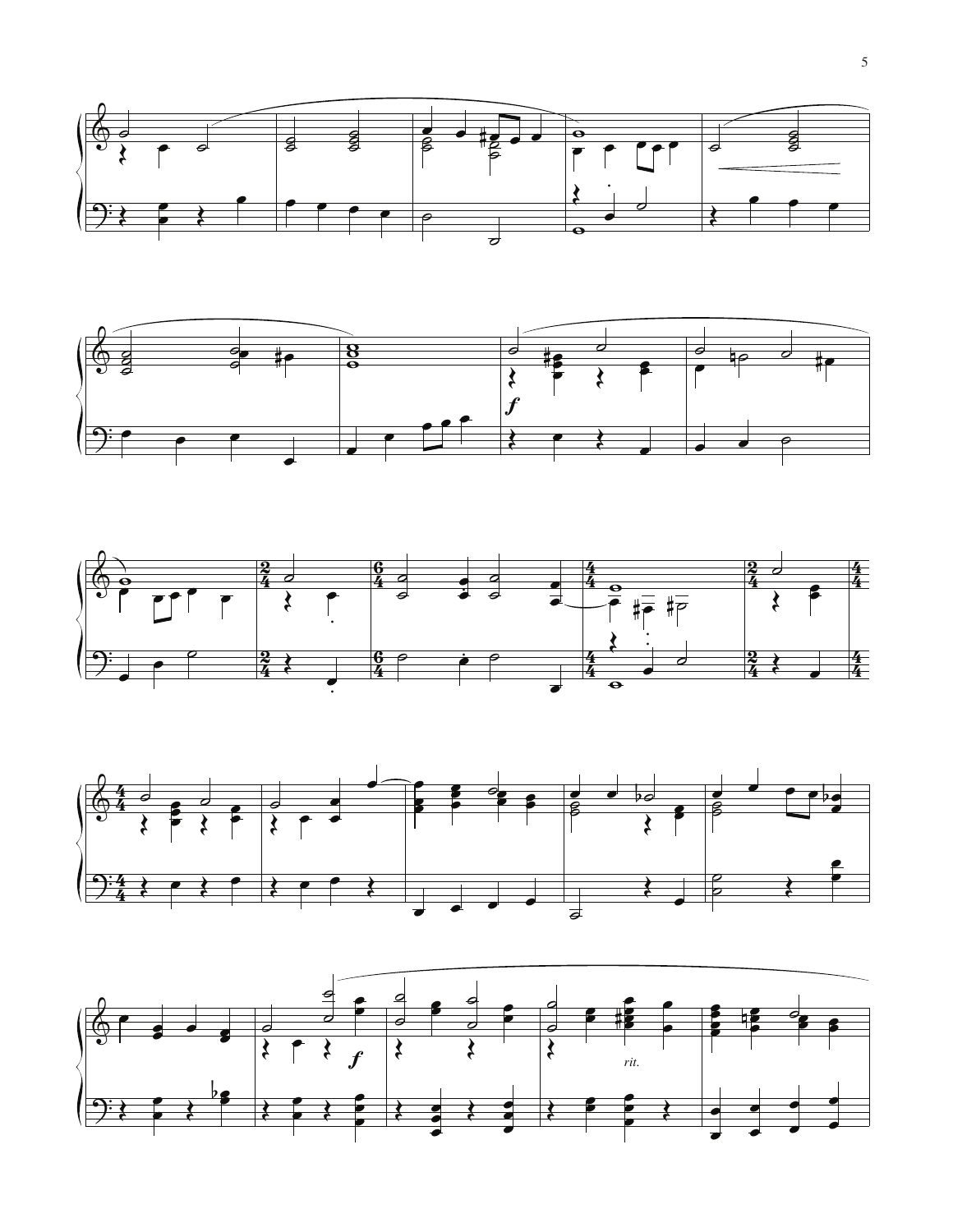

setting, Anne Krentz Organ









Tune: Charles R. Anders, b. 1929; copyright © 1978 *Lutheran Book of Worship*, admin. Augsburg Fortress. All rights reserved. Setting © 2009 Augsburg Fortress. All rights reserved.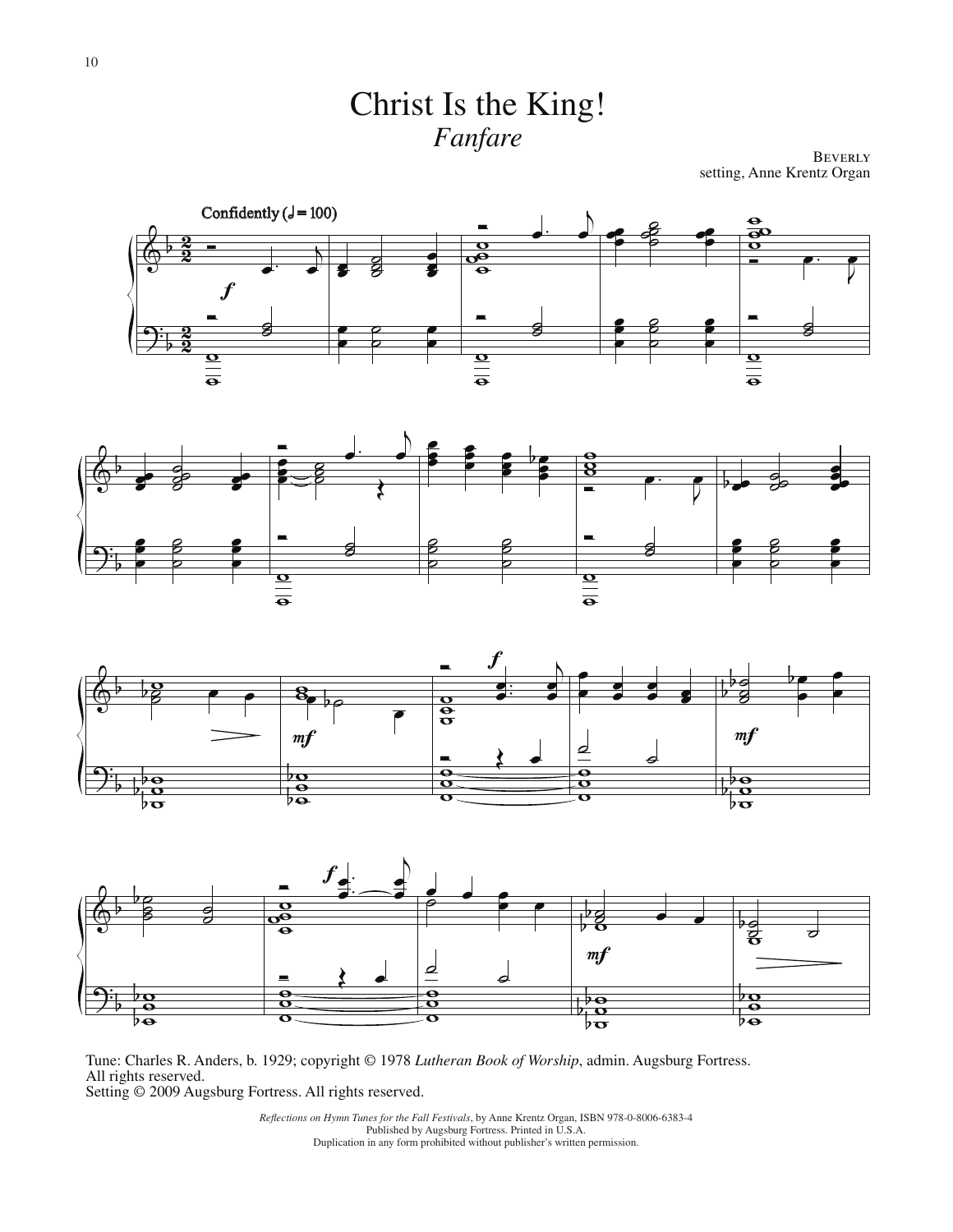Come, Ye Thankful People, Come

St. George's, Windsor setting, Anne Krentz Organ









Tune: George J. Elvey, 1816–1893 Setting © 2009 Augsburg Fortress. All rights reserved.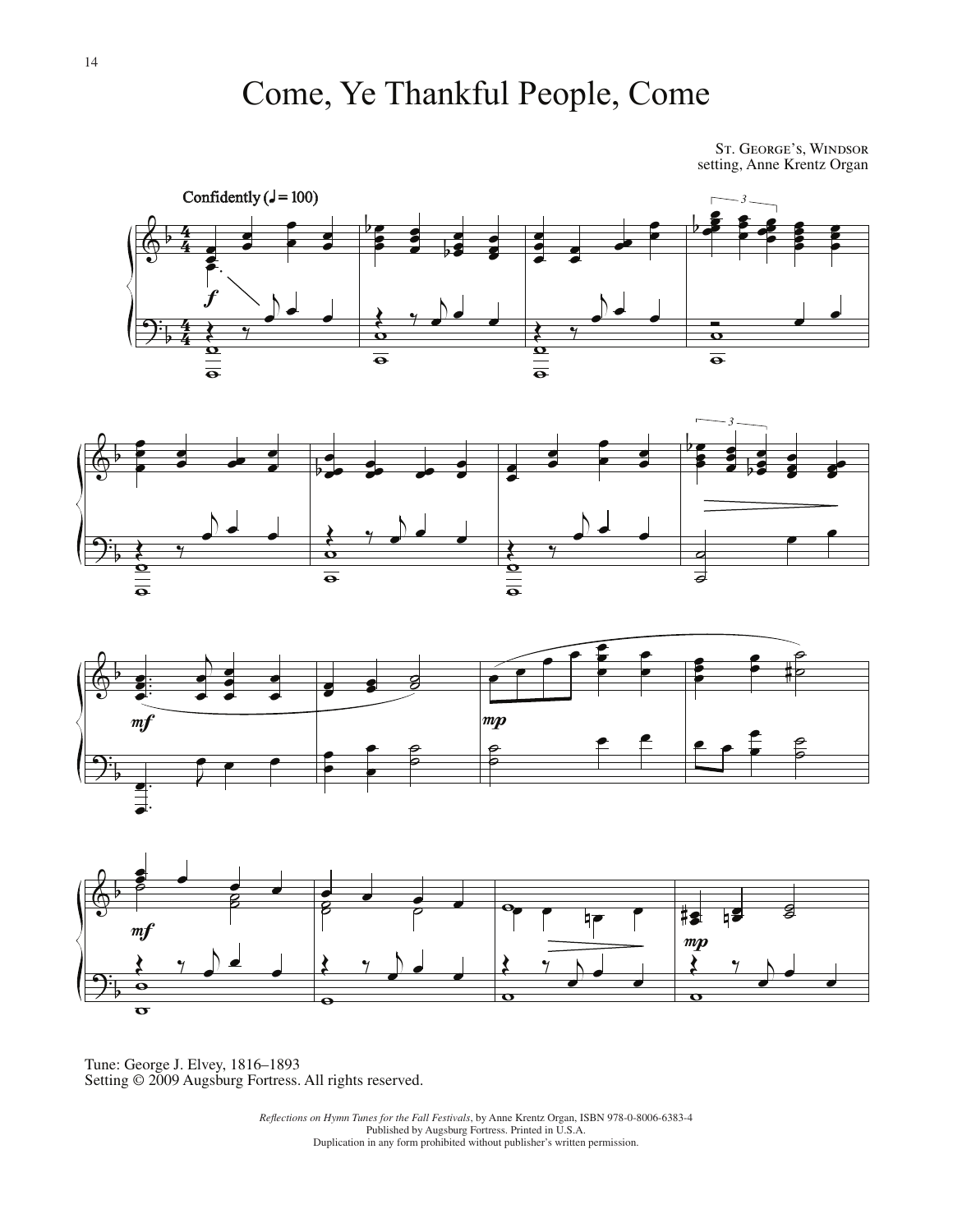### For All the Saints

Sine nomine setting, Anne Krentz Organ









Tune: Ralph Vaughan Williams, 1872–1958; from *The English Hymnal* © Oxford University Press 1906. Used by permission. All rights reserved.

Setting © 2009 Augsburg Fortress. All rights reserved.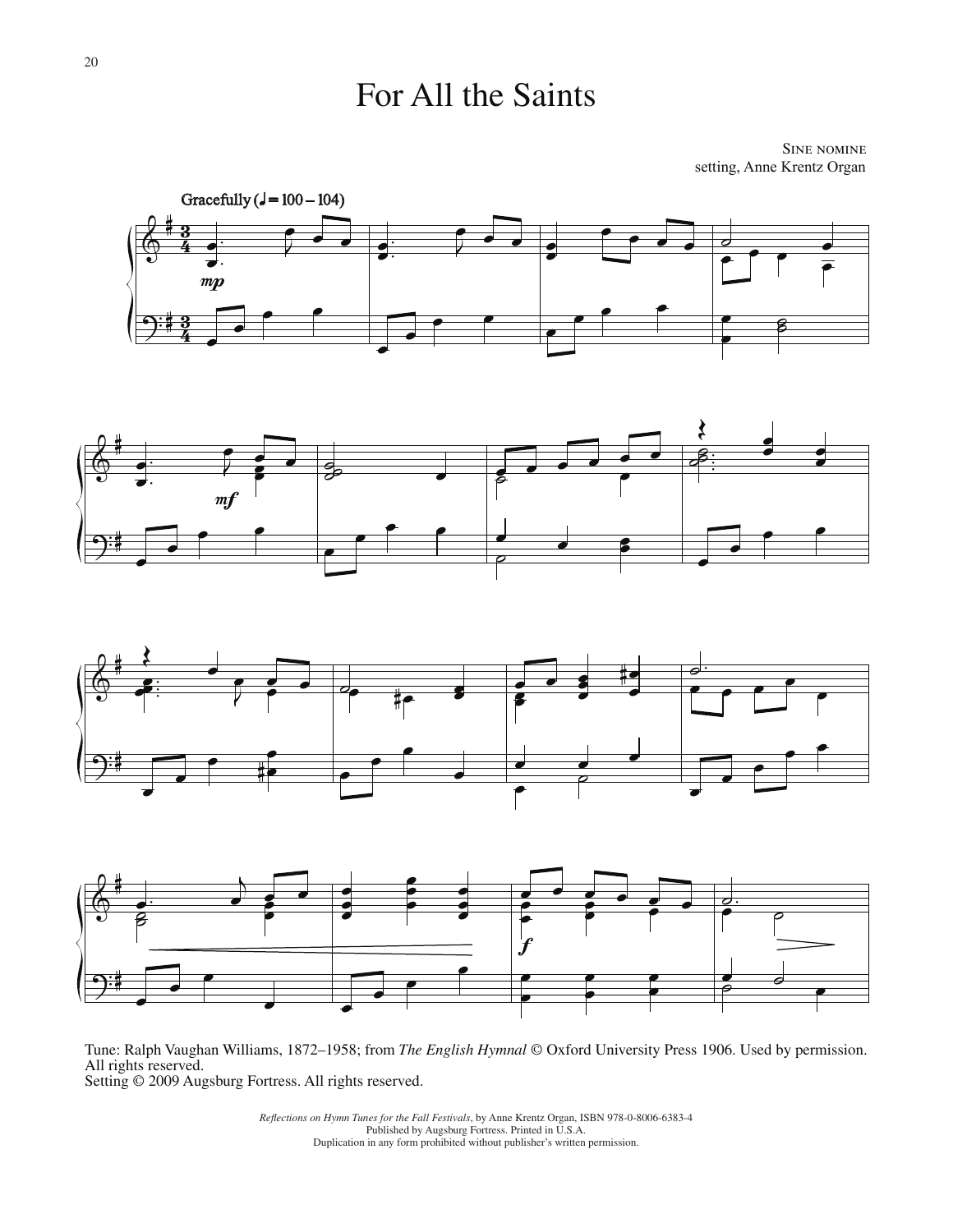### In Our Day of Thanksgiving

**NICAEA** St. Catherine's Court setting, Anne Krentz Organ









Tune: *Nicaea*, John B. Dykes, 1823–1876; *St. Catherine's Court*, Richard Strutt, 1848–1927 Setting © 2009 Augsburg Fortress. All rights reserved.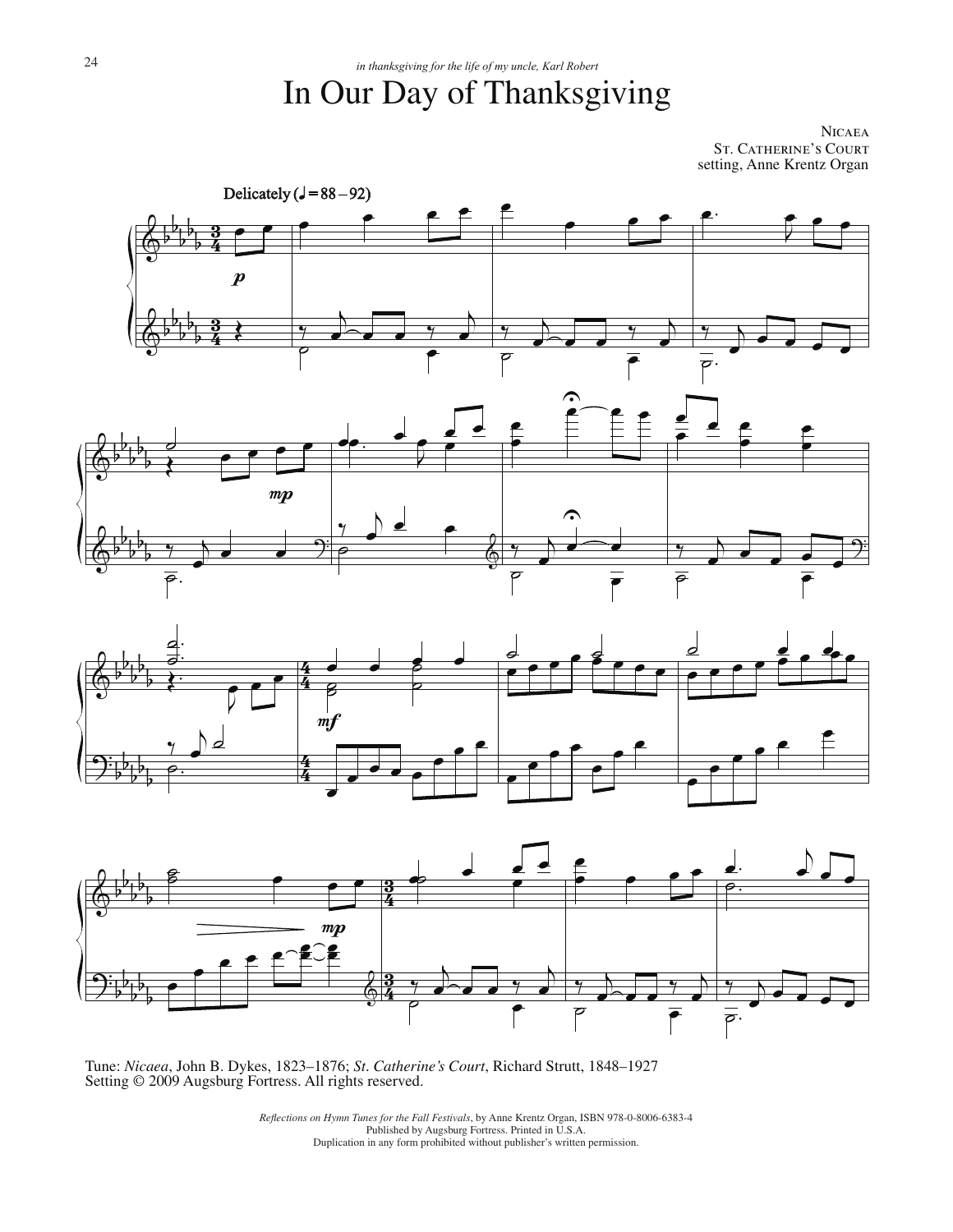Lord, Keep Us Steadfast in Your Word

Erhalt uns, Herr setting, Anne Krentz Organ





Tune: J. Klug, *Geistliche Lieder*, 1543 Setting © 2009 Augsburg Fortress. All rights reserved.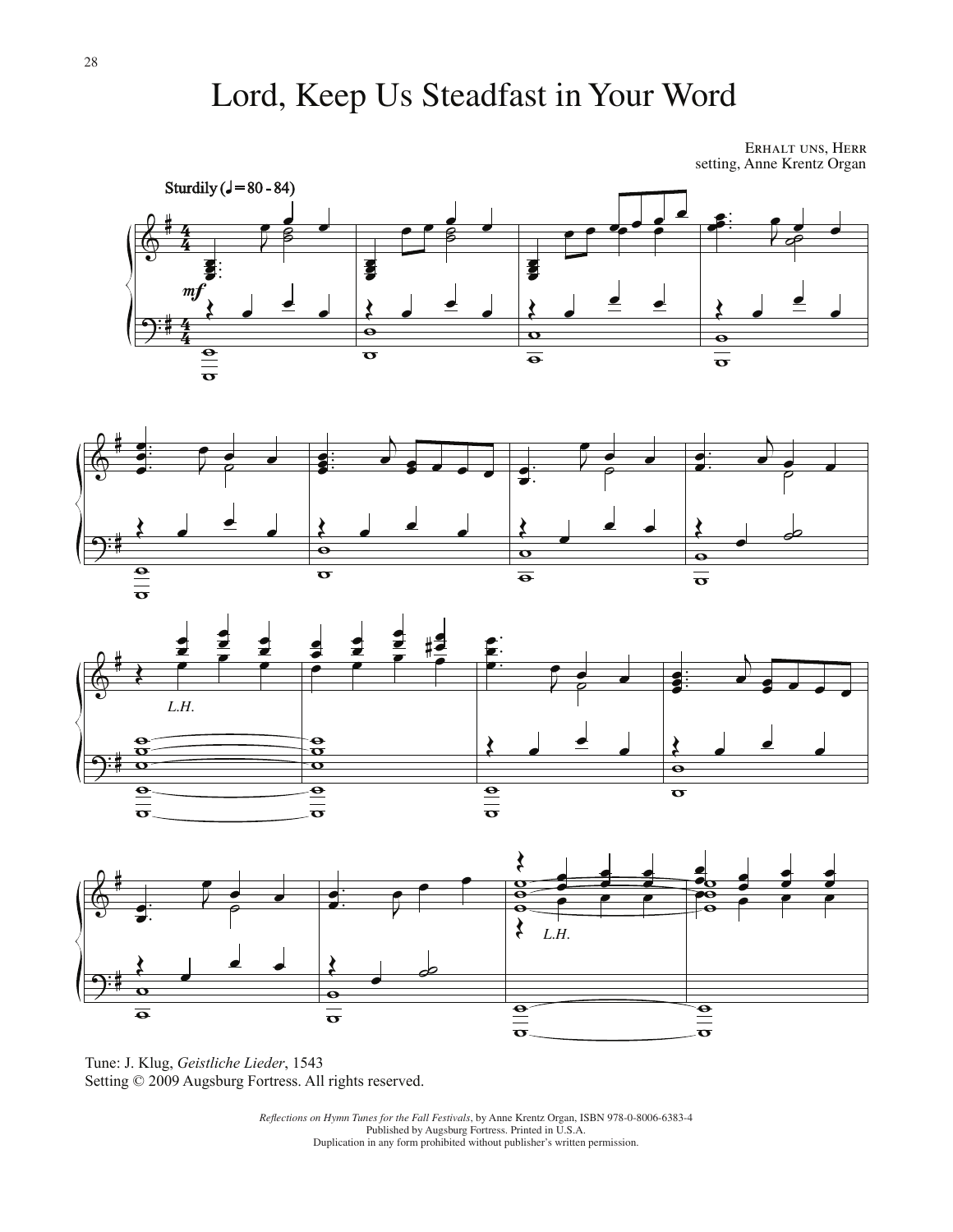#### *for Mark Mummert* O Christ the Same

Red Hill Road setting, Anne Krentz Organ









Tune: Carl F. Schalk, b. 1929; copyright © 2006 Augsburg Fortress. All rights reserved. Setting © 2009 Augsburg Fortress. All rights reserved.